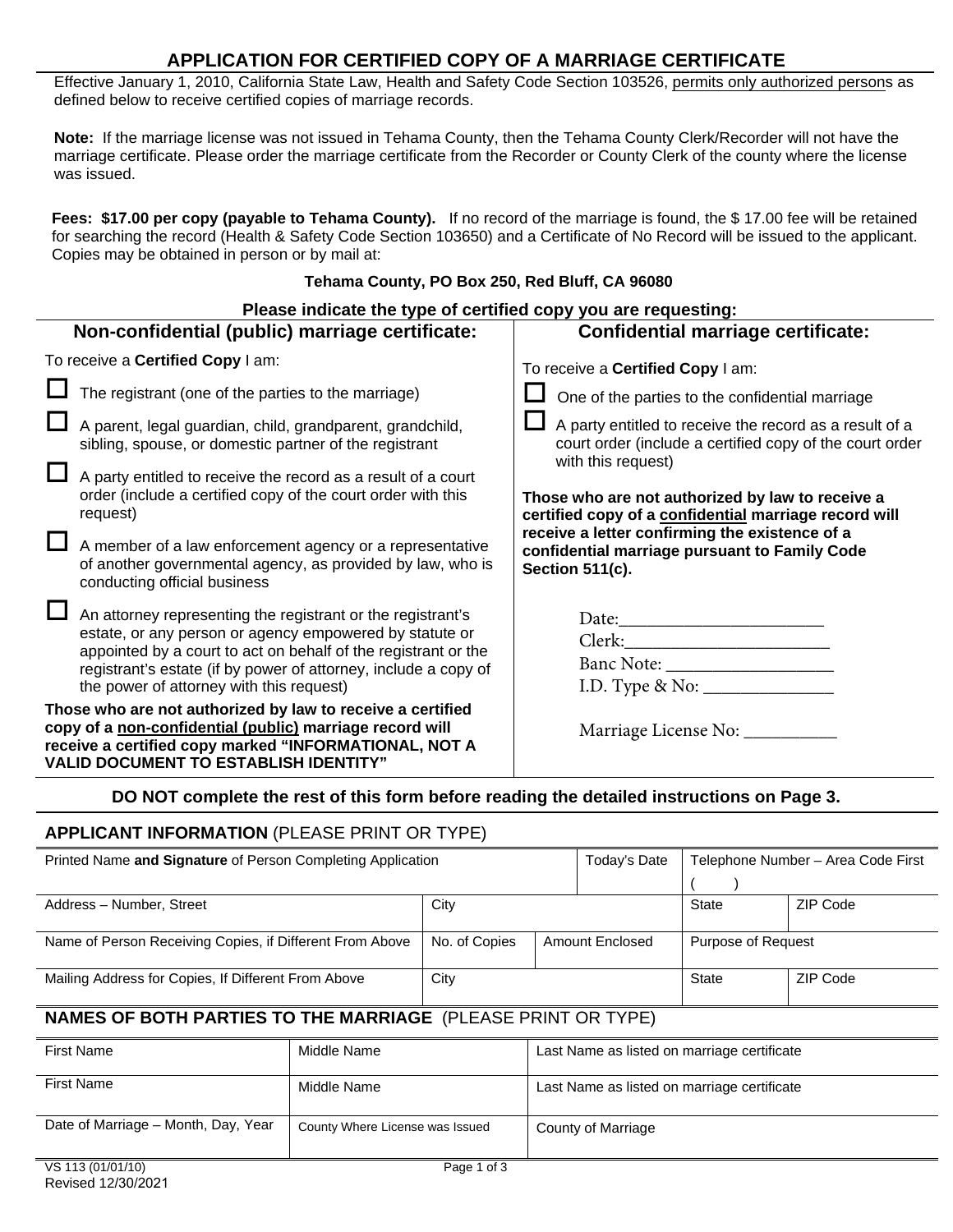### **SWORN STATEMENT**

# **(\*Required for certified copy of record. This Sworn Statement is not required when requesting an Informational certified copy which is not valid to establish identity)**

**\*Any member of a law enforcement agency or a representative of a state or local government agency, as provided by law, who orders a copy of a record to which subdivision (a) applies in conducting official business must complete the Sworn Statement, however, they may not be required to have their signature on the Sworn Statement acknowledged by a Notary Public.**

> I, \_\_\_\_\_\_\_\_\_\_\_\_\_\_\_\_\_\_\_\_\_\_\_\_\_\_\_\_\_\_\_\_\_, declare under penalty of perjury under the laws of the State of California, (Printed Name)

that I am an authorized person, as defined in California Health and Safety Code Section 103526 (c), and am eligible to receive a

certified copy of the marriage certificate of the following individual(s):

| Name of Both Parties Listed on the Marriage Certificate                                                | Your Relationship to the Parties Listed on<br>the Marriage Certificate |
|--------------------------------------------------------------------------------------------------------|------------------------------------------------------------------------|
|                                                                                                        |                                                                        |
|                                                                                                        |                                                                        |
|                                                                                                        |                                                                        |
|                                                                                                        |                                                                        |
| (The remaining information must be completed in the presence of a Notary Public or County Clerk staff) |                                                                        |

*(The remaining information must be completed in the presence of a Notary Public or County Clerk staff.)* 

| Sub<br>ાાદ<br>.<br>__<br>the contract of the contract of | ΟT<br>ירי<br>uav | റ∩     | $\sim$<br>ີ |                     |
|----------------------------------------------------------|------------------|--------|-------------|---------------------|
|                                                          | )av<br>. ٻي      | Month! | (City)      | гате<br>- - - - - - |

\_\_\_\_\_\_\_\_\_\_\_\_\_\_\_\_\_\_\_\_\_\_\_\_\_\_\_\_\_\_\_\_\_\_\_\_\_\_\_\_\_\_\_\_\_\_\_\_\_\_\_\_\_\_ (Signature of person requesting certified copy)

*Note: If submitting your order by mail or fax, you must have your signature on the Sworn Statement acknowledged by a Notary Public using the Certificate of Acknowledgment below. If submitting your order in person, you must sign this in the presence of \_\_\_\_\_\_\_\_\_\_\_\_\_\_\_\_\_\_\_\_\_\_\_\_\_\_ staff.*  ----------------------------------------------------------------------------------------------------------------------------------------------------------------------------------------

# **CERTIFICATE OF ACKNOWLEDGMENT**

A notary public or other officer completing this certificate verifies only the identity of the individual who signed the document to which this certificate is attached, and not the truthfulness, accuracy, or validity of that document.

State of \_\_\_\_\_\_\_\_\_

 ) ss County of  $\_\_$ 

On \_\_\_\_\_\_\_\_\_\_\_\_\_\_\_ before me, \_\_\_\_\_\_\_\_\_\_\_\_\_\_\_\_\_\_\_\_\_\_\_personally appeared \_\_\_\_\_\_\_\_\_\_\_\_\_\_\_\_\_\_\_\_\_\_\_\_\_\_\_\_\_\_\_\_, who proved to me on the basis of satisfactory evidence, to be the person whose name is subscribed to the within instrument and acknowledged to me that he/she executed the same in his/her authorized capacity, and that by his/her signature on the instrument the person, or the entity upon behalf of which the person acted, executed the instrument.

I certify under PENALTY OF PERJURY under the laws of the State of California that the foregoing paragraph is true and correct.

WITNESS my hand and official seal.

Signature